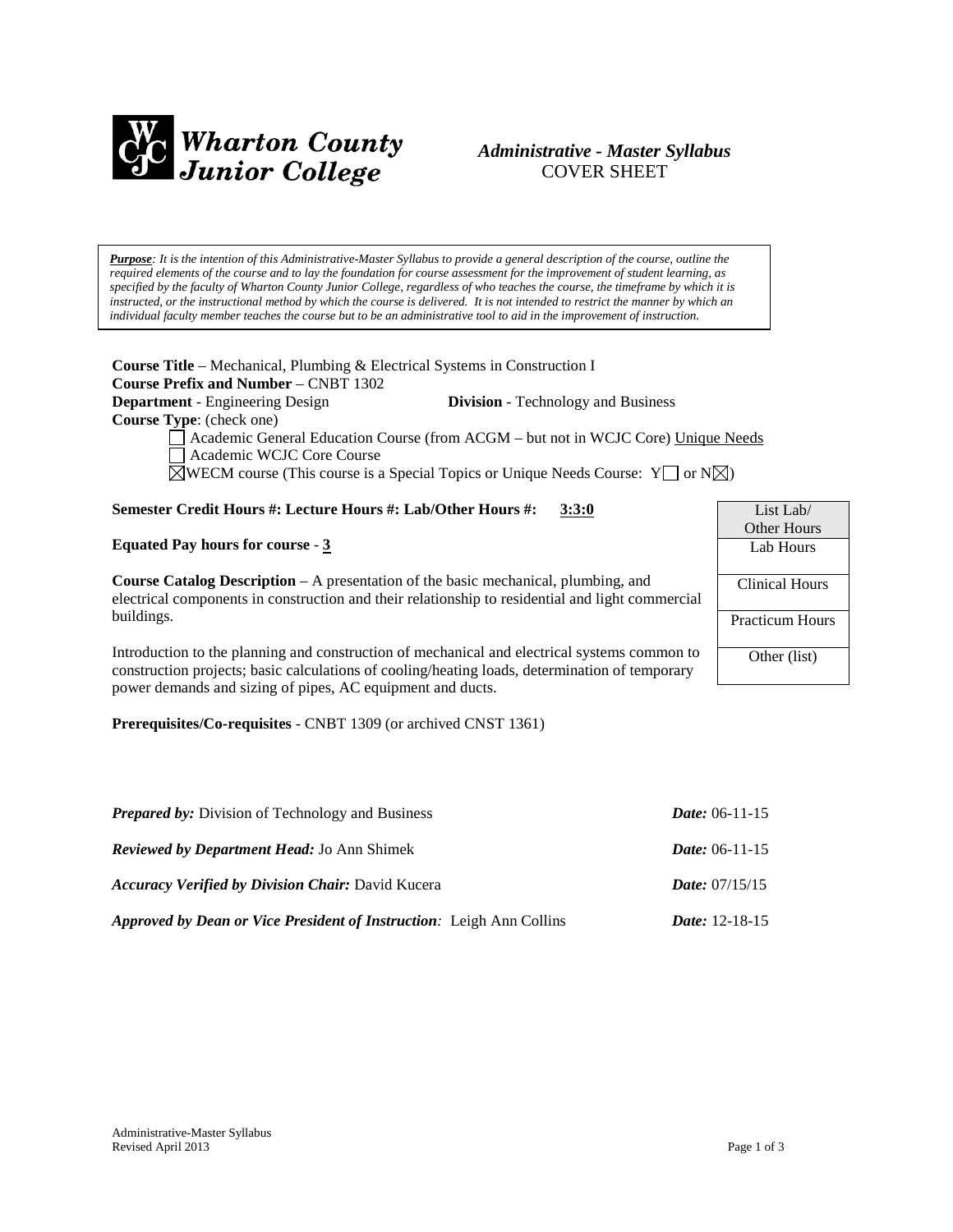

**I. Topical Outline** – Each offering of this course must include the following topics (be sure to include information regarding lab, practicum, clinical or other non-lecture instruction):

- Overview and design principles of Mechanical and Electrical Systems
- Equipment and components used in electrical, plumbing, heating, air conditioning, and ventilation systems
- Building codes and standards
- HVAC Systems Types, Design and Installation
- Cooling Heating loads and power demands
- Plumbing Systems Design and Installation
- Fire Protection Design and Installation
- Electrical Systems Design and Installation
- Communication Systems Design and Installation
- Lighting Systems Design and Installation
- Relationships between mechanical, plumbing and electrical systems
- Sustainable building system design
- Noise and Vibration Control

## **II. Course Learning Outcomes**

| <b>Learning Outcomes</b>                           | <b>Methods of Assessment</b>                       |
|----------------------------------------------------|----------------------------------------------------|
| Upon successful completion of this course,         |                                                    |
| students will:                                     | Outcomes $1 - 6$ will be assessed by a combination |
|                                                    | of:                                                |
| 1. Identify equipment and components of            |                                                    |
| electrical, plumbing, heating, air conditioning,   | Daily work                                         |
| and ventilation systems                            | <b>Tests</b>                                       |
|                                                    | Semester project                                   |
| 2. Describe the relationships between the          |                                                    |
| mechanical, plumbing, and electrical systems; and  |                                                    |
| discuss implications of sustainable building       |                                                    |
| systems on design                                  |                                                    |
|                                                    |                                                    |
| 3. Explain the basic design principles of          |                                                    |
| mechanical and electrical systems                  |                                                    |
|                                                    |                                                    |
| 4. Perform simple calculations of cooling/heating  |                                                    |
| loads/power demands                                |                                                    |
| 5. Explain selected installation methods for basic |                                                    |
| mechanical and electrical systems                  |                                                    |
|                                                    |                                                    |
| 6. Evaluate related building codes and standards   |                                                    |
|                                                    |                                                    |
|                                                    |                                                    |